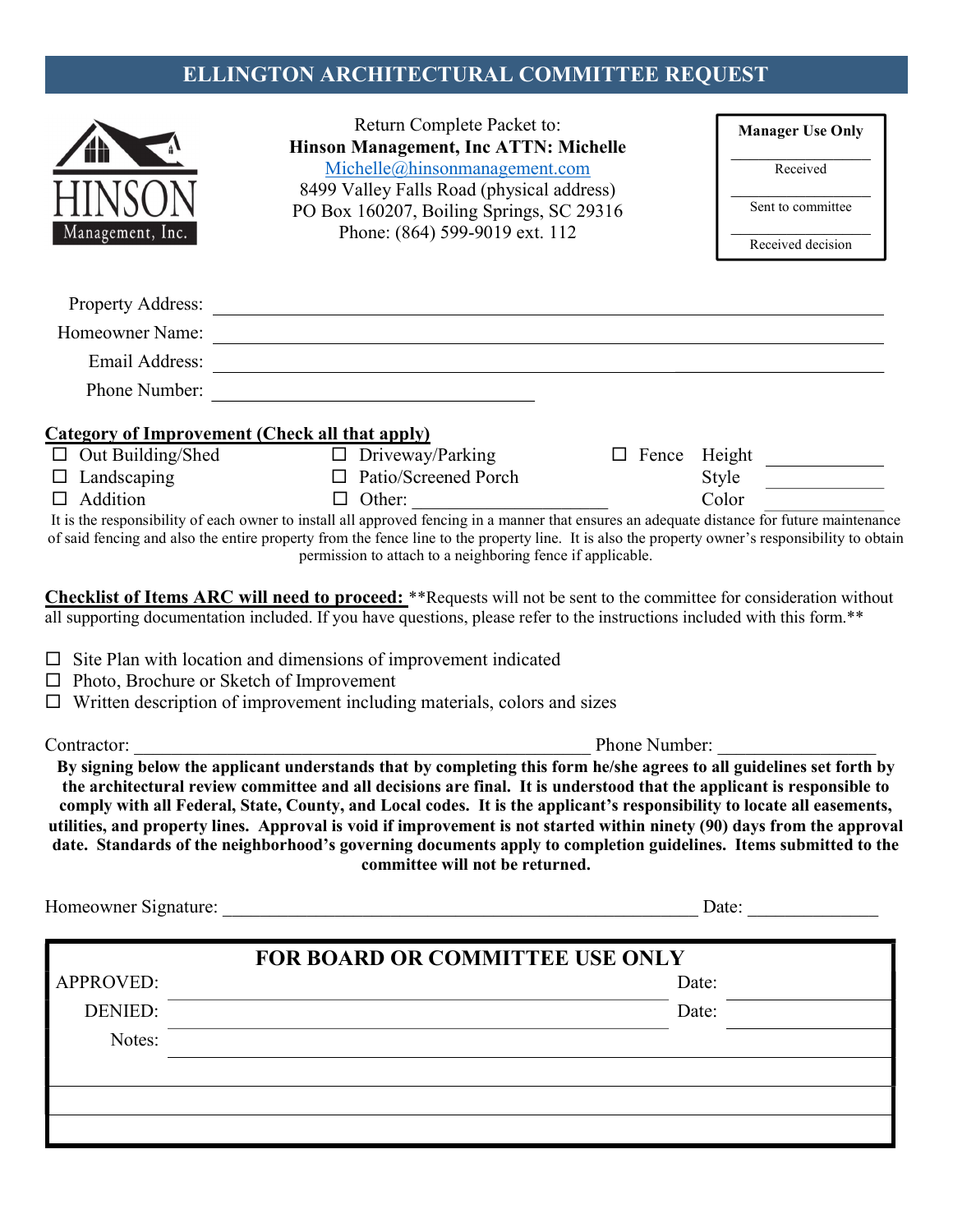## Architectural Committee Request Form Instructions

This guide will aid you in completing an Architectural Committee Request, incomplete requests will not be accepted. If you have any questions, contact your representative via the information on the top of the form. Requests will not be accepted by any third party.

The Form Where to return your form, email **No. 2016** SNEIGHBORHOOD> ARCHITECTURAL COMMITTEE REQUEST is preferred, and contact Return Complete Packet to: **Manager Use Only Hinson Management, Inc ATTN: Name** information for your  $name@hinsonmanagement.com$ Received representative.<br>Management, Inc.<br>Phone: (864) 599-9019 ext. 1## Received decision can contact you with information Check any box that applies to the reperty Address: <u>Fronte Address:</u> environment and regarding your request improvements you are requesting. Homeowner Name: You may request multiple projects in one packet if they will Category of Improvement (Check all that apply) If you are requesting a fence, be completed at the same time.  $\Box$  Driveway/Parking □ Fence Height indicate the height, style and □ Patio/Screened Porch Style  $\Box$  Addition  $\Box$  Other: Color color here It is the responsibility of each owner to install all approved fencing in a manner that ensures an adequate distance for future maintenance of said fencing and also the entire property from the fence line to the property line. It is also the property owner's responsibility to obtain Further information and an permission to attach to a neighboring fence if applicable. example on the following page Sheeklist of Items ARC will need to proceed: \*\*Requests will not be sent to the committee for consideration without all supporting documentation included. If you have questions, please refer t Describe your requested improvement. Include what you Ò Site Plan with location and dimensions of improvement indicated are requesting, where it will be A visual representation of your **COM** Photo, Brochure or Sketch of Improvement including materials, colors and sizes placed and a description of what requested improvement. This can<br>By signing below the applicant understands that by completing this form he/she agrees to all guidelines set forth it will look like. Phone Number: be a drawing, picture form a set of the architectural review committee and all decisions are final. It is understood that the applicant is responsible to the architectural review committee and all decisions are final. It i brochure or an image from the standards of the neighborhood's governing documents apply to completion guidelines. It is the applicant's responsibility to locate all easements,<br>into most complete. Standards of the neighborh Include the name and phone internet. committee will not be returned. number for the contractor Homeowner Signature: Date: completing the project. If you will be doing the work yourself, FOR BOARD OR COMMITTEE USE ONLY You must sign and date your Date: simply write "self" on this line. request before submitting, Date: electronic signatures are not accepted.